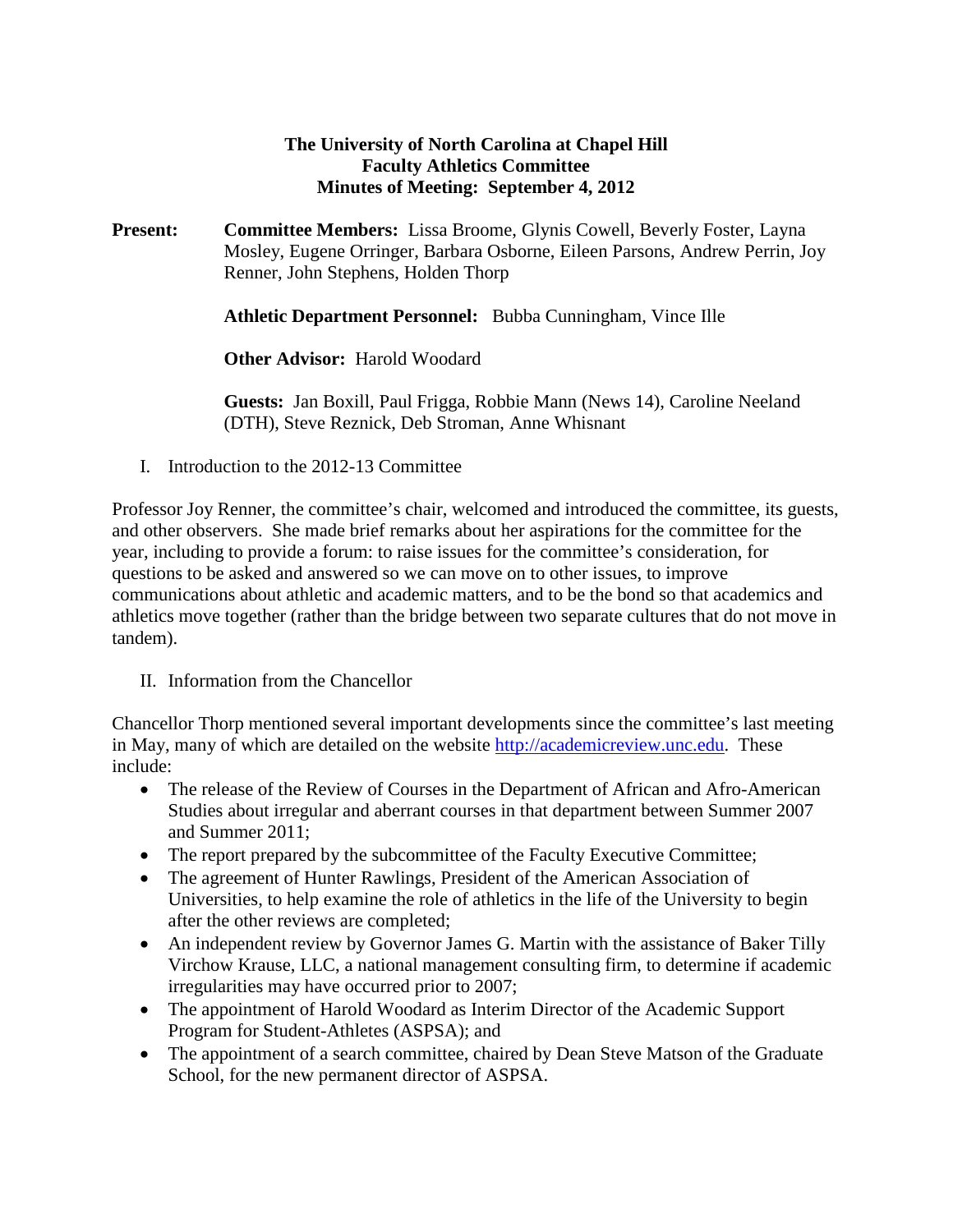Chancellor Thorp also commented on the remembrance of Kirk Urso at the first home soccer game. Kirk was a 2012 UNC graduate of UNC and a captain of the 2011 National Championship Men's Soccer Team, who died suddenly in August.

III. Revisions from the Athletics Director

Athletic Director Bubba Cunningham detailed some of the activities he had been involved in since beginning as Athletic Director in November 2011:

- Hired Larry Fedora as the new football coach;
- Spent six month's assessing the department;
- Beginning a facilities master plan in conjunction with campus personnel;
- Undertaking a strategic planning process (to be described more fully by Professor Paul Friga later in the meeting);
- Reorganizing the Athletic Department Staff by
	- o Providing additional resources to coaches and student-athletes by moving from two sport administrators to twenty for the twenty-eight sport teams;
	- o Increasing professional development opportunities for senior staff by asking each senior staff member to take a different role than they had in the past to help provide a new and fresh perspective;
	- o Specific staff changes included moving Susan Maloy from Compliance to the ASPSA where she will be the tutor coordinator, hiring Paul Pogge to assume some of Susan's duties in compliance, and hiring Vince Ille as Senior Associate Athletics Director to oversee compliance and serve as the liaison with the College of Arts and Sciences and the Faculty Athletics Committee;
- Hired a new track and field coach, Harlis Meaders, a UNC graduate, and several new members of the coaching staff to replace Dennis Craddock, who retired after a long career at UNC, and some of the prior coaching staff.

Mr. Cunningham also commented on a recent article in the Daily Tar Heel that showed a decrease in the department's budget allocated to ASPSA. He said that the figure was misleading in that it did not include funds allocated by the department from another fund that helped support ASPSA and that he would provide additional information related to this budget item at a later time.

IV. Athletics Department Strategic Planning Process – Paul Friga

Mr. Cunningham introduced Professor Paul Friga from the Kenan-Flagler Business School, who helped guide the department's strategic planning process, to discuss the plan with the committee. The plan will be rolled out publicly in October. The planning process began in April. Once finalized, the plan is intended to guide decision-making within the department for the next four years so that decisions will be made consistent with the strategic direction of the organization. A Task Force of senior department administrators led the planning process. An Advisory Committee, including faculty representatives, met three times to provide feedback to the Task Force. The first phase of the process included an assessment of the department through an analysis of strengths, weaknesses, opportunities, and threats (SWOT). Strategy statements (mission, values, vision, and priorities) were developed during the second phase. The final phase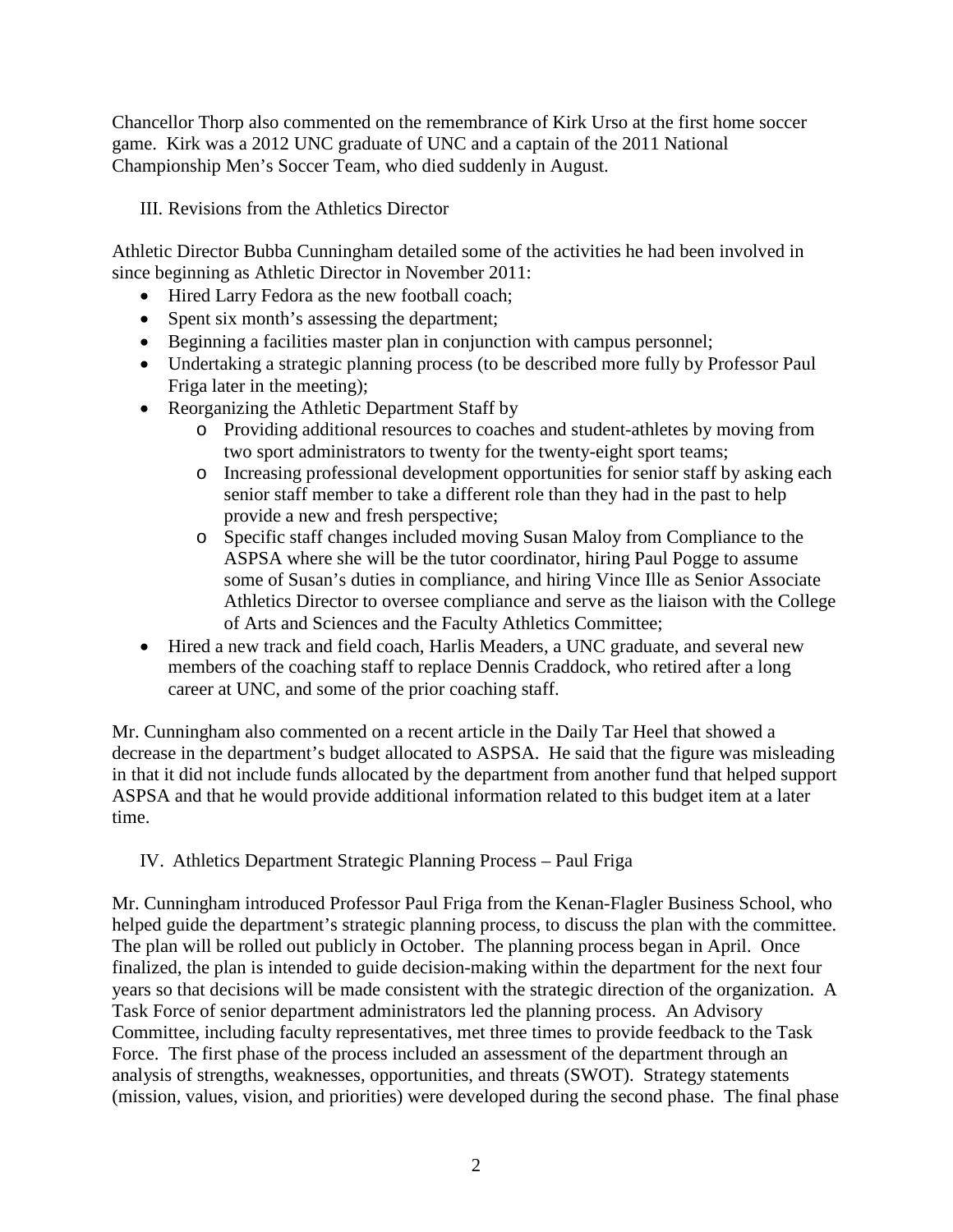is the implementation of the plan by taking the priorities identified and developing objectives, initiatives, and actions. The strategy statements are:

Mission: We educate and inspire through athletics. Values:

> Responsibility. Do what is right. Innovation. Find a better way. Service. Put others first.

Excellence. Work hard, play smart, win together.

Vision: We will lead in all that we do – academics, athletics, and administration. Priorities:

Alignment. Align our operations to fulfill the mission of the University.

Academic Achievement. Achieve a top 3 academic finish in the conference and a top 10 finish nationally in each sport.

Athletic Performance. Perform to a top 3 athletic ranking in the conference and a top 10 ranking nationally in each sport.

Administrative Engagement. Engage internal and external constituents to relentlessly pursue the resources and administrative structures necessary for success.

The strategic plan will be launched in mid-October, but will be continually refined. Questions and comments are welcomed and should be sent to Joy Renner by September 11, and she will forward them to Bubba Cunningham and Paul Friga. FAC will also receive additional information about the data used to measure academic achievement and athletic performance.

V. Report from the Faculty Athletics Representative

Professor Lissa Broome discussed her role as the Faculty Athletics Representative (FAR). The NCAA requires that each member institution designate a member of the faculty to serve as the FAR and provides that the FAR's duties are determined by each institution. In the Atlantic Coast Conference (ACC), each institution's voting delegate is the FAR, who is to be appointed by the institution's President or Chancellor. The UNC-CH Faculty Code provides that the FAR is appointed by the Chancellor for an indefinite period, following a process established with the advice and consent of the Chancellor's Advisory Committee. The FAR is to make an annual report to the Faculty Council, special reports as requested, and is an ex officio member of the Faculty Athletics Committee. The FAR's position description at UNC-CH details a number of specific duties and provides that the FAR serves as an advisor to the Chancellor and Athletic Director. Chancellor Thorp appointed Professor Broome as FAR on July 1, 2010, as the prior FAR, Professor Jack Evans, approached retirement from the University.

Professor Broome discussed some of her activities since the committee's May meeting, including:

- Division I FAR Institute held at the NCAA headquarters in Indianapolis;
- Title IX Committee;
- Drug Policy Review Committee;
- Athletic Department Strategic Planning Advisory Committee;
- ASPSA Faculty Advisory Committee;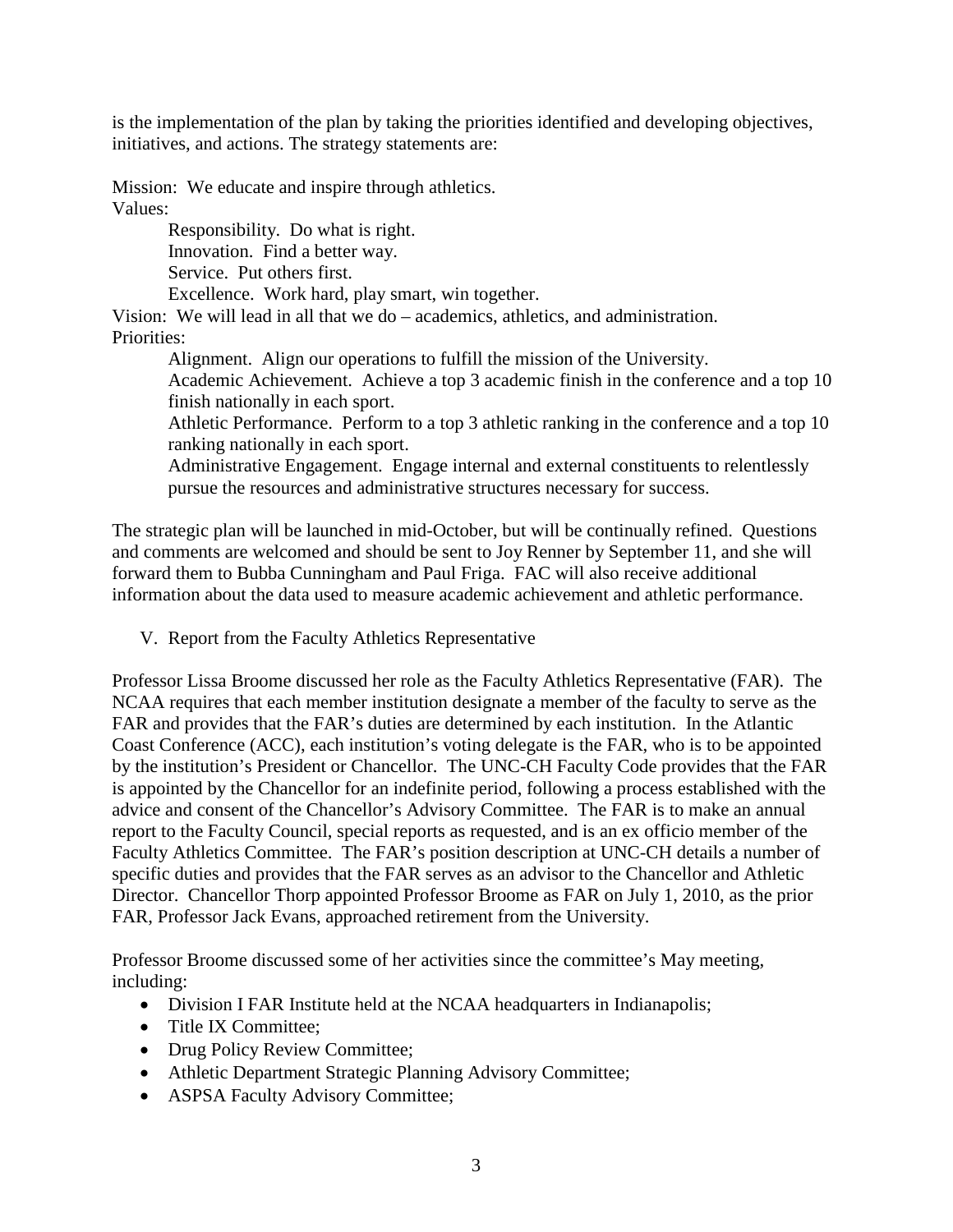• Discussions with the FEC Subcommittee and the BOG subcommittee reviewing UNC-CH.

Professor Broome said she would report in more detail at a later meeting about various NCAA academic metrics tracking the performance of our athletic teams, but she did want to acknowledge that six teams had recently been recognized for achieving Academic Performance Rates (APRs) in the top 10% of Division I teams in the country: Men's Swimming and Diving, Women's Cross-Country, Women's Fencing, Women's Golf, Gymnastics, and Volleyball. Five of the six teams had a perfect APR of 1000. This number measures retention and eligibility. In addition, the ACC recently released its Academic Honor Roll for 2011-12 and UNC had 290 students on the honor roll, our highest number since 294 students earned this distinction for the 2004-05 academic year. UNC was fourth in the conference in the number of students named to the honor roll, following Duke (452), Boston College (370), and Virginia (290). Students must be members of a varsity sports team and earn a gpa of 3.0 or above for the academic year to be named to the honor roll. Three of UNC's honor roll members were also ACC players of the year in their respective sports: Tyler Zeller (men's basketball), Stephanie Peacock (women's swimming), and Lori Spignola (softball).

## VI. Immediate Needs

Professors Glynis Cowell and Barbara Osborne will arrange a meeting with Athletic Department personnel by September 20 to discuss the logistics of the exit surveys and exit interviews for fall student-athletes. They will also consider whether to expand these surveys beyond just seniors, and discuss the methodology for administering the surveys and conducting the interviews. The survey and exit interview questions will be posted on the Sakai site for members to review prior the next FAC meeting. FAC members should try to provide input to Professors Cowell and Osborne by September 14 on any changes they propose to the survey or the exit interview protocol. Topics that might be considered include gambling, agents, and homophobia. Professor John Stephens will also work with Glynis Cowell to learn how the interview data is compiled.

Professor Renner asked for feedback on the informational video that the Department of Athletics prepared at her request. The committee appreciated the video and thought that it was a helpful learning tool. The committee discussed ways to tailor the video to a broader faculty audience by taking out information specific to the committee, including information about the University's class attendance policy and travel letters from student-athletes, clarifying the role of academic support personnel, and explaining the importance of responding to ASPSA's request for reports about student-athlete progress in courses. If committee members have additional comments they should provide them to the chair by September 11.

## VII. Plan for the Remainder of the Year

Professor Renner discussed the committee's assignments to sports teams and asked that, at a minimum, committee members try to contact their coach, staff, and team captain to provide the FAC member's contact information. She also asked that team liaisons try to become familiar with the culture and commitments of their teams. In particular, FAC members should ask how FAC can be helpful, establish a line of communication for the team outside of athletics, and